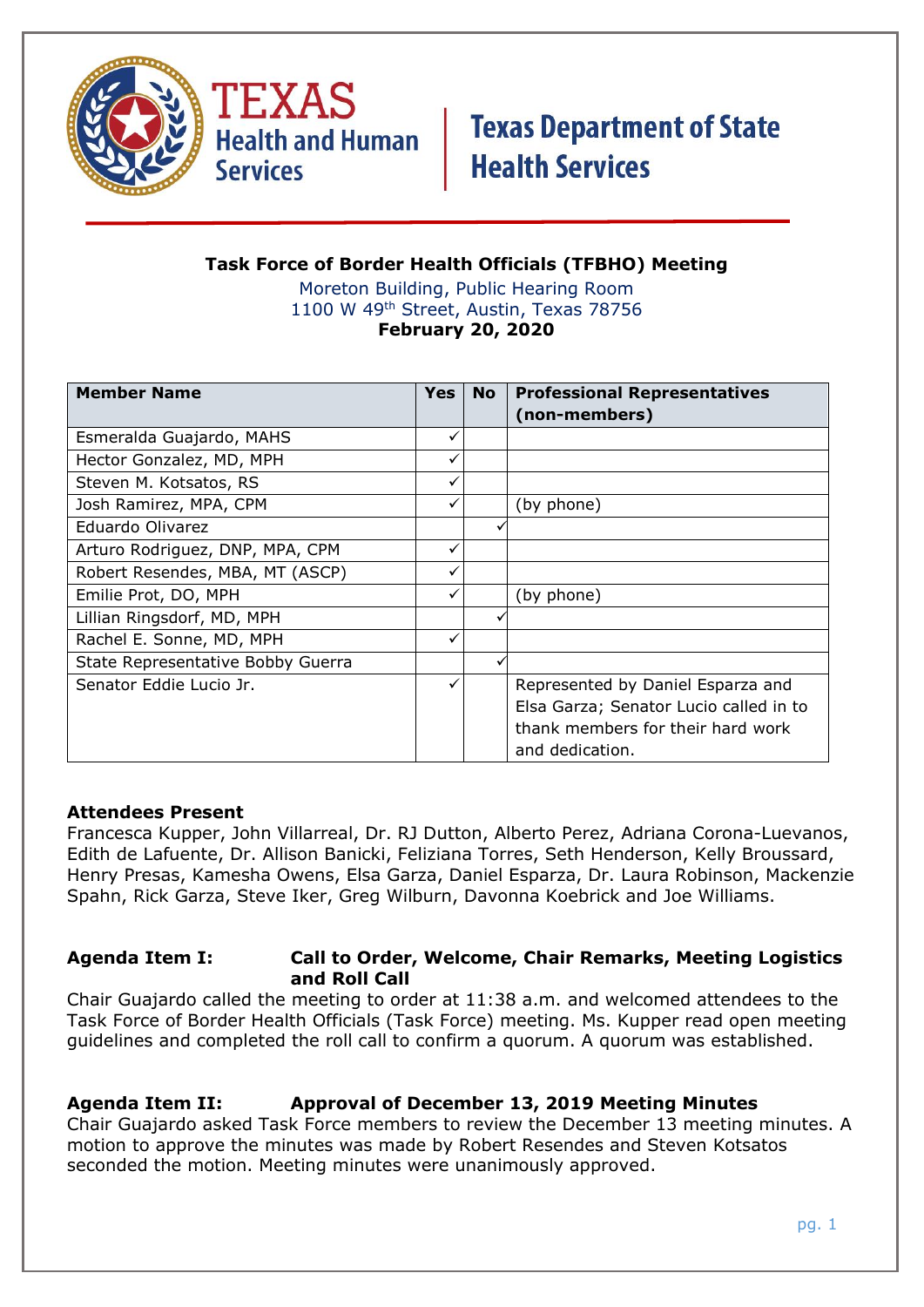

## **Agenda Item III: Update: Revised Zika Guidance**

Dr. Prot presented on the changes to the newly revised Zika Testing Guidance. She provided members with a timeline in collaboration with the Zoonosis Control Branch for arbovirus activity pertaining to the border. The timeline covered the 2013 dengue outbreak in the lower Rio Grande Valley, the 2015 isolated chikungunya case in Cameron county and showed when the Zika outbreak was declared in Brownsville, Texas in 2016. She spoke about Dr. Hellerstedt's efforts to enhance mosquito surveillance due to the outbreak and agency efforts to reduce Zika cases on the border.

In November 2019, the CDC released new guidance for Zika testing. Changes included recommendations to scale back on the requirement for Zika testing in pregnant women in areas that are not at a high risk for transmission. DSHS aligned with these changes with a special emphasis on border communities. DSHS continues to support local health departments and border counties with routine mosquito testing. After the presentation, members thanked Dr. Prot, shared comments and discussed the revised Zika guidance:

Dr. Gonzalez

- Expressed concern that data may be misleading
- Noted that may not be considering the population boom and lack of resources on the border
- Suggested mosquito testing year-round for border regions from DSHS
- Recommended DSHS ask CDC to continue continued or enhanced surveillance on the border
- Concerned about the protocol change because women exposed to Zika are usually asymptomatic
- Need to continue to do everything possible in surveillance, prevention, treatment and detection, especially for pregnant women, since most women not receiving prenatal care due to lack of health insurance
- Reiterated the importance of DSHS making the case to CDC that the border is a unique area that will continuously be exposed to arbovirus, especially since there is constant migration to and from Mexico (one of the last Zika cases was a travelrelated from Monterrey)

#### Dr. Rodriguez

- Suggested continuation of Zika testing
- Data isn't always compatible with Mexico's data and constant migration
- We must be pro-active because we don't always have anecdotal data from our sister cities in Mexico; we have more than 1M border crossings per month in my city alone
- There are more border crossings by land than by air travel. Therefore, testing in border communities along the border is essential
- Pointed out that even though it's 48 degrees in Austin today, it's a beautiful 70 degrees in Brownsville, to prove that mosquito testing is needed in winter months for some border communities due to different weather patterns with higher mosquito populations than non-border counties to justify the need for year-round testing.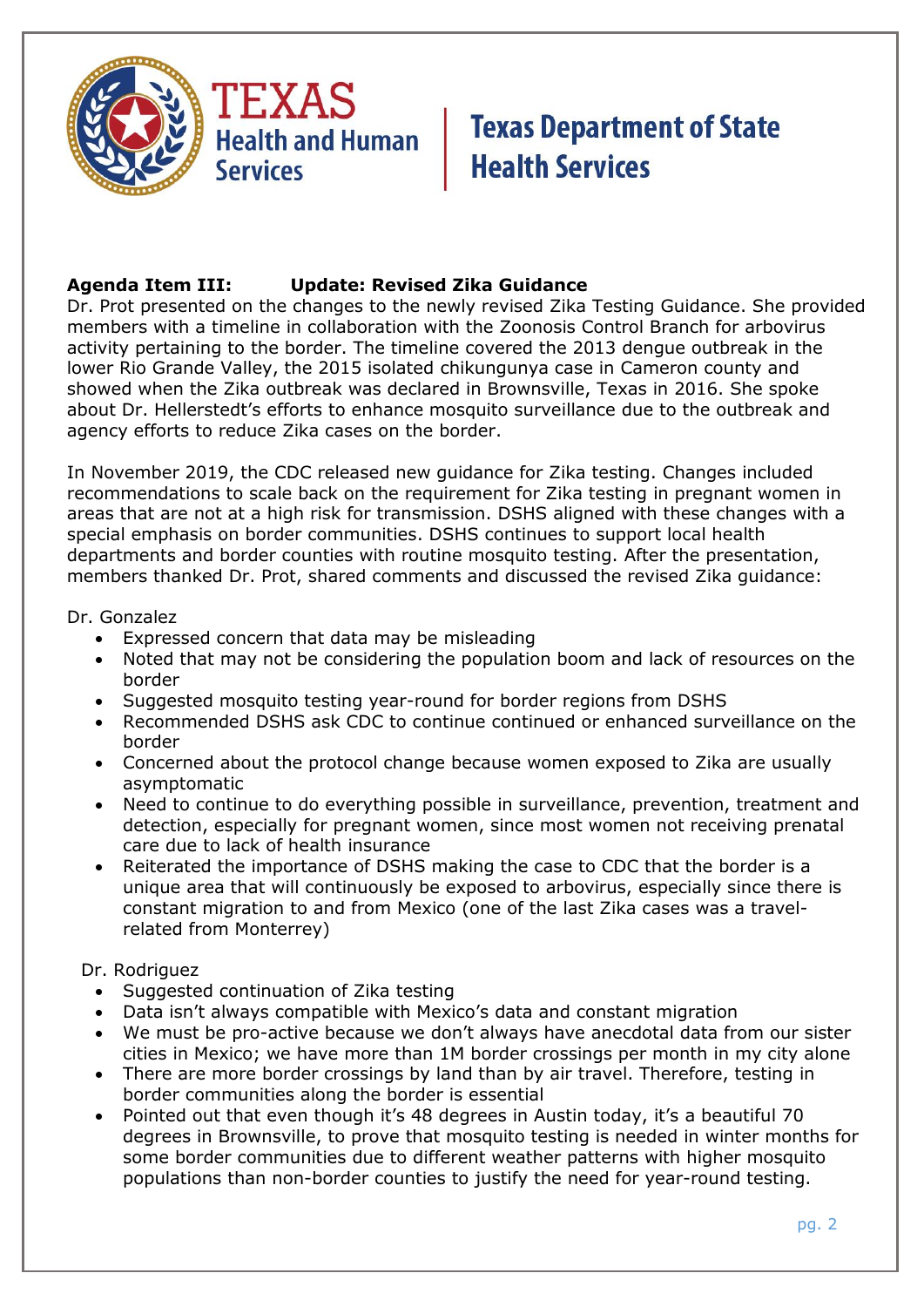



Mr. Esparza

- Mentioned that fifty percent of dengue cases were found in Zone One of Zika surveillance along the border
- Expressed interest in developing a case with DSHS and with CDC that builds upon the unique circumstances in Zone One, so that we can make a case for continued surveillance for mosquitos and pregnant women
- Need to be testing for the vectors in the highest risk population
- As a region that is highly involved with our Mexican partners, we should not let our guard down on by removing one spectrum of the solution
- Suggested that strengthening the comprehensive solution (enhanced surveillance)
- Synopsized that if DSHS responds to CDC with requests for additional resources, it's making a case, not just for the border, but for all of Texas, empowering the department to make a public health charge

Chair Guajardo thanked members for their input and expressed her appreciation for Dr. Prot's work. She stated that we need to continue to test year-round for vector and need to follow up with DSHS on that request. When criteria is changed, we tend to forget why it was initiated to begin with. She questioned how high-risk areas are determined? Dr. Prot expressed that some cases in Florida and Puerto Rico weren't considered high risk and referred the question to Dr. Robinson from the Zoonosis Control Branch.

Dr. Robinson explained that the CDC keeps maps updated on their website to monitor highrisk areas. She mentioned how Puerto Rico had a very high number of Zika cases and that the CDC understand how important the cross-testing is for Dengue as well. At times, there is evidence of both Zika and dengue. She also explained that the change in protocol doesn't alter recommended prenatal care for pregnant women or their children, or any related assessments of travel-related illnesses or exposures. The shift in testing is to more accurately identify whether Zika is present or not. The antibody testing for women that have moved from other areas is a large shift as well. The CDC does not consider the U.S. to be an area of high risk at this moment but have added border counties to continue their focus and ability to test at-risk pregnant women. Testing for dengue is also a priority due to severity of the illness. She concluded by stating that testing is usually seasonal from March – November but the DSHS arbovirus lab will work with the border counties if testing of mosquitos is requested.

Dr. Prot remarked that surveillance data on mosquito identification year-round would be a helpful, proactive measure.

Chair Guajardo thanked Dr. Prot, Dr. Robinson and members for their discussion on such an important subject matter in its relation to border public health. She concluded this item by stating that it was Zika in 2016 that hit south Texas; today with COVID-19, she can't imagine what type of impact it would have caused had it started in Mexico instead of China.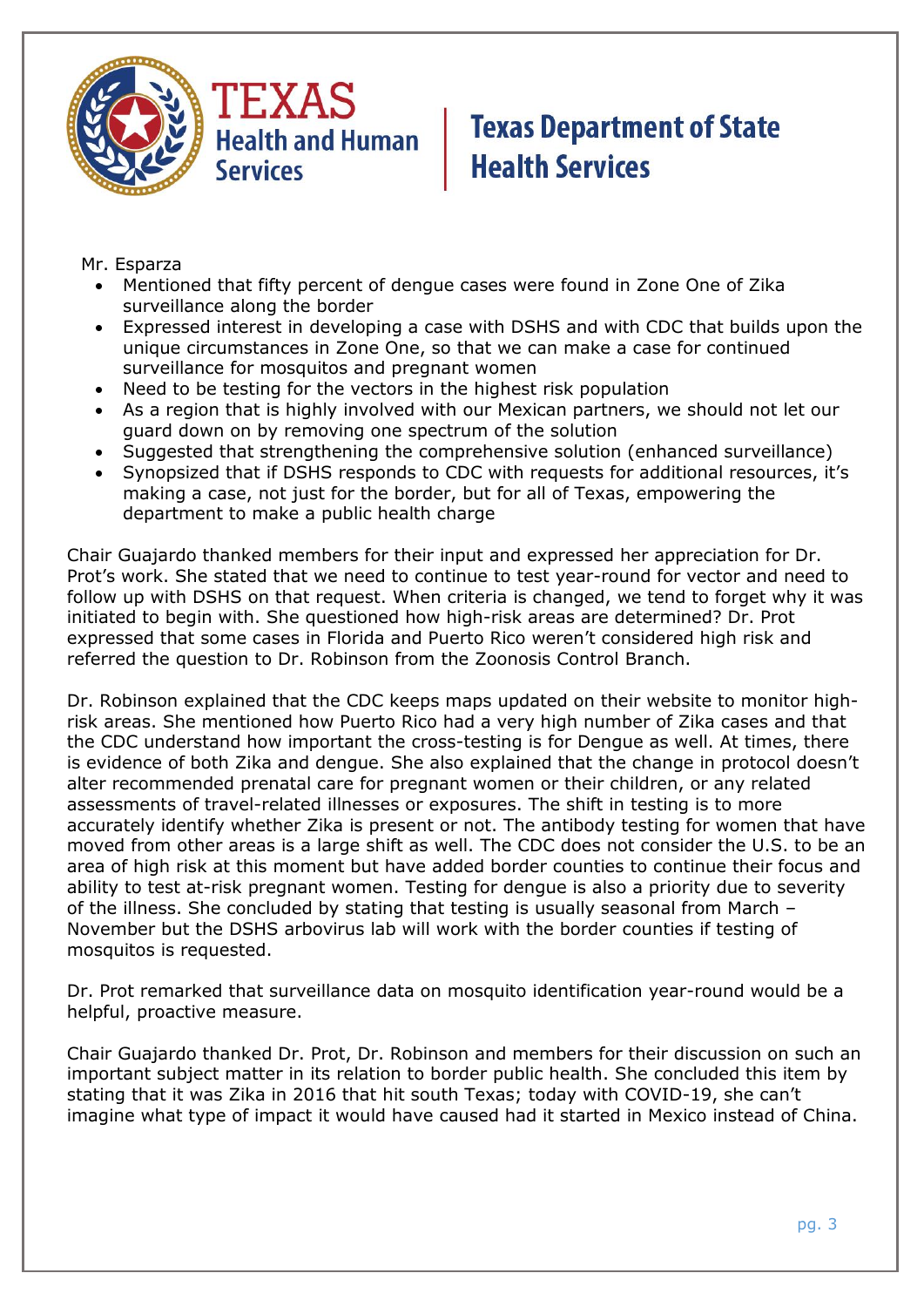

### **Agenda Item IV: Presentation: Registered Sanitarians in Texas Texas Department of Licensing and Regulation (TDLR)**

Chair Guajardo mentioned that Dr. Gonzalez leads the Environmental Health work group and let him welcome Mr. Rick Garza.

Dr. Gonzalez lead the discussion by thanking TDLR for joining the meeting. He expressed concerns on registered sanitarian (RS) testing and the inconsistencies of sanitarians along the border. He asked TDLR to look at new innovative methods to ensure border communities have the best quality sanitarian. He referenced that members suggested creating a tiered system where there is a certified sanitarian and a registered sanitarian.

Chair Guajardo mentioned that she represents one of the counties that didn't have an RS and mentioned that there are limited RS professionals in public health.

Rick Garza began the presentation with an overview of TDLR and license statistics. He explained that sanitarians go through extensive training before they are moved to the registered sanitarian title. He reiterated that DSHS is not involved in the application process, regulations or the complaint process as of November 2016.

He also addressed licensing requirements for sanitarian registration, including passing the registration exam and submitting a complete application with fees, as well as successfully passing a criminal history check performed by TDLR. He described education courses and requirements for registered sanitarians. He mentioned that there are currently 64 classes that count towards the required 30 hours of education. TDLR does their best to research the classes and make sure they pertain to the scope of work. He continued with his presentation and expressed that many RS may be working under a different title among both the public and private sector.

During Mr. Garza's presentation, related discussions continued and interfaced with the next item. Chair Guajardo asked members of DSHS' Consumer Protection Program to introduce themselves. Mr. Greg Wilburn, Ms. Davonna Koebrick and Mr. Joe Williams introduced themselves and joined the discussion.

Dr. Sonne and other members discussed issues regarding Registered Sanitarians.

- Asked for clarification about registered sanitarians in training working under the direction of a licensed sanitarian until they fulfill the required experience.
- Deputy Regional Director in Region 9/10 created a tiered system to ensure individuals interested in receiving the registered sanitarian license can conduct the work while in training under a licensed sanitarian
- Suggested bringing her deputy to explain how the workforce development pool was created as a tiered system toward licensure, as an organizational mechanism to recruit and retain registered sanitarians

Mr. Williams noted the topic was a title protection issue, not a practice protection issue meaning that the duties of a registered sanitarian can be done under another title but until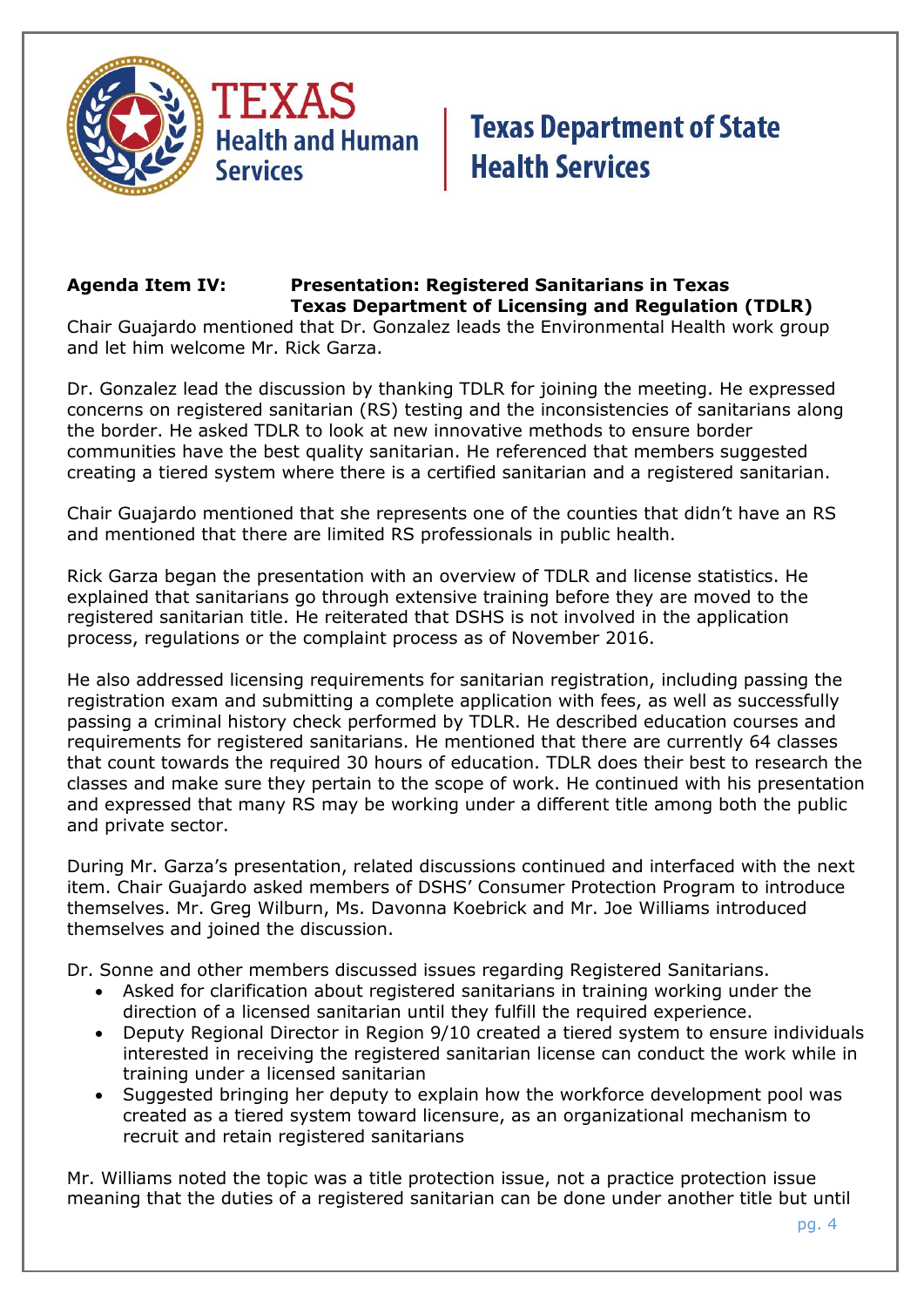

the schooling, work experience and passing of the exam are completed, the individual will not be considered a registered sanitarian

Mr. Garza continued with his presentation confirming the requirements of a licensed sanitarian and the issues regarding work getting done by a sanitarian in training under the guidance of a registered sanitarian.

During the presentation and discussion, Senator Lucio called in to thank members for their continued commitment and dedication. Chair Guajardo welcomed Senator Lucio. Senator Lucio apologized for not being able to attend the meeting in person and mentioned he looks forward to attending future TFBHO meetings.

Mr. Garza continued with his presentation and noted definitions and mentioned how registered sanitarians are proud of the license they've achieved in terms of title protection. He also ensured that all individuals interested in the field have to pass the registered sanitarian exam, once they've completed the education and work experience requirements, according to scope and regulations.

Mr. Esparza

- Suggested developing a limited state/public-use license specific to state and local health departments as a viable, non-competitive short-term solution
- Recommended that creating this different type of sanitarian would eliminate competition from the private sector and the curriculum used to certify would remain protected, thus adhering to their statutory authority of protecting license
- Recommended the creation of a workgroup with DSHS, TDLR and Task Force members to create a viable short-term recommendation to address the sanitarian issue
- Suggested identifying who needs to be involved to make this suggestion a reality to address of capacity regarding registered sanitarians in the public sector

Chair Guajardo

- Agreed with the idea to develop a state-use license for sanitarians
- Suggested Drs. Gonzalez lead such a group as the leader of the Environmental Health workgroup along with Rodriguez as part of the workgroup

#### **Agenda Item V: Presentation: Registered Sanitarians in Texas DSHS' Consumer Protection Program**

The previous item's discussion continued among members and invited presenters. As previously shared, Mr. Greg Wilburn informed members that staff applying to positions do not need to have a sanitarian title to do the job. Many sanitarian duties may be performed under a professional under a different title, whether they were a licensed sanitarian or not.

Dr. Prot

- Asked if there was guidance on the ratio of restaurants/inspections to sanitarians?
- Questioned who was trained to do sampling?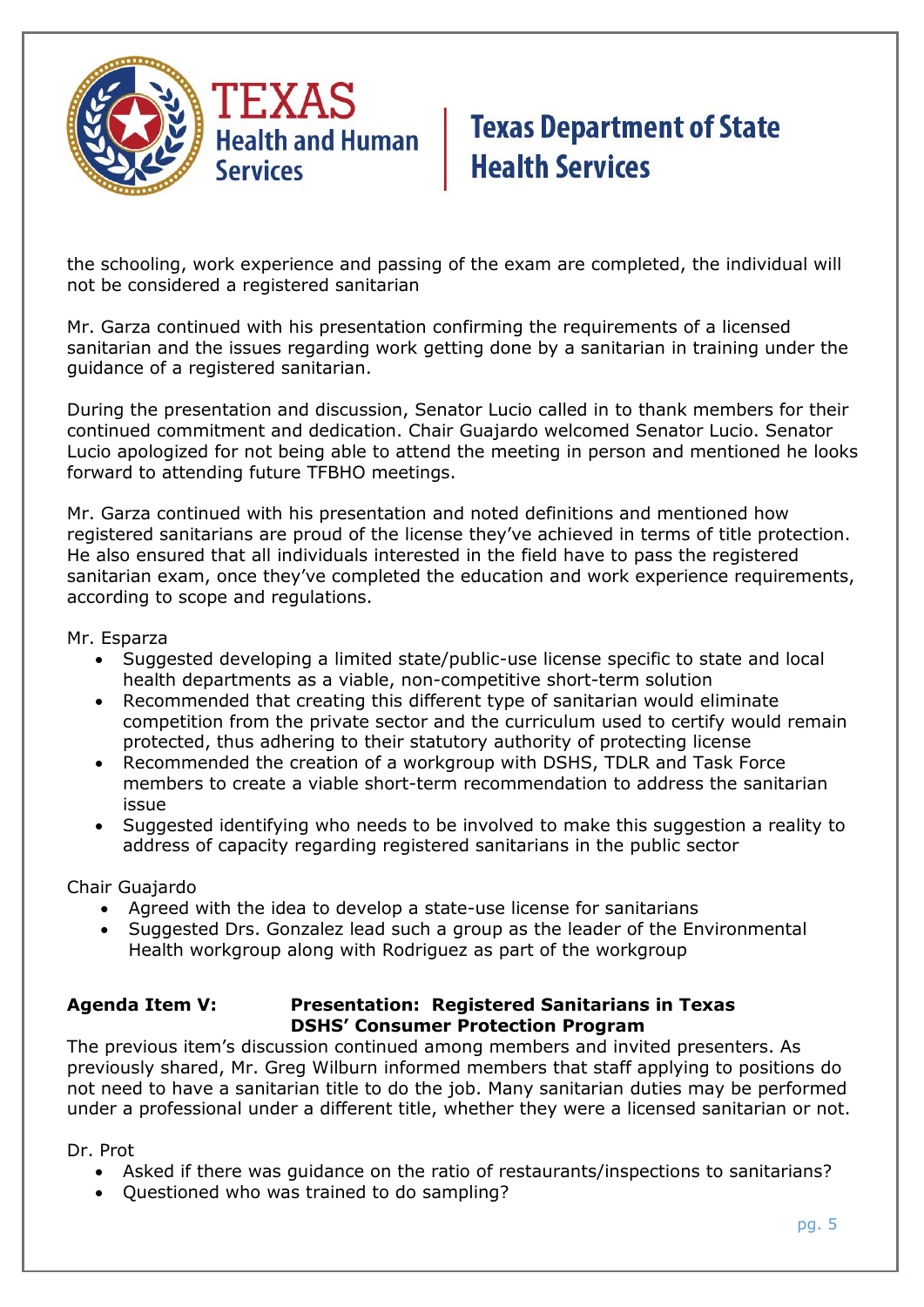

- Inquired of how staff training was conducted across the state for specific techniques?
- Asked about the qualification of a sanitarian in training and what trainings they'd receive?

Mr. Williams responded by stating that the Consumer Protection Program aims for approximately 40 inspections per month. He also noted that, depending on travel, sanitarians may be able to do more. He acknowledged that since sampling has recently become an issue, they've sent retail food compliance officers to FDA courses involving environmental sampling. Such trainings are expected to become available throughout the state within the next year.

Ms. Koebrick continued by explaining that manufactured and retail food programs get their trainings through FDA as well. The FDA has a combination of online and in-person courses available. In addition, they receive grant funding for their Texas Rapid Response Team that works with local health departments on food-borne illness investigations. The funding allows them to provide additional trainings, such as environmental assessments, to local health departments.

Chair Guajardo thanked all invited presenters for their expertise and assistance.

#### **Agenda Item VI: Workgroup Review of 2018 Recommendations**

Chair Guajardo explained that there were less members to break-out into multiple work groups. Task Force members decided to meet as one unit. She stated that they'd discuss Border Public Health Infrastructure and announced Associate Commissioner David Gruber would provide an update during the meeting.

She referenced the November 1, 2018 Report and referenced the need for an update on the lab capacity survey questions. She introduced Mr. Gruber and he explained that when an action step is requested from DSHS, that should be enough for the agency to act to ensure members have the information needed to move forward with recommendations. He also provided an update on the multi-disciplinary teams. Mr. Gruber explained that procedures were being drafted to accomplish this task. Incident management response teams would be deployable for border needs, based on required response activities.

Dr. Gonzalez thanked Mr. Gruber and reminded team members that the goal of these deployable multi-disciplinary teams was to ensure that we're not reactive but pro-active during response and recovery activities border-wide. Each team will be made up of a core group of professionals with specific personnel depending on the incident.

Chair Guajardo referred to Dr. Gonzalez for an update on the Environmental Health work group. He suggested moving forward with the registered sanitarian issue formally. Members continued the discussion and referenced SB 1312 and the Texas Department of Agriculture's (TDA) involvement. Chair Guajardo asked if they were expected to provide an update. Mr. Esparza commented that TDA would be providing an update soon.